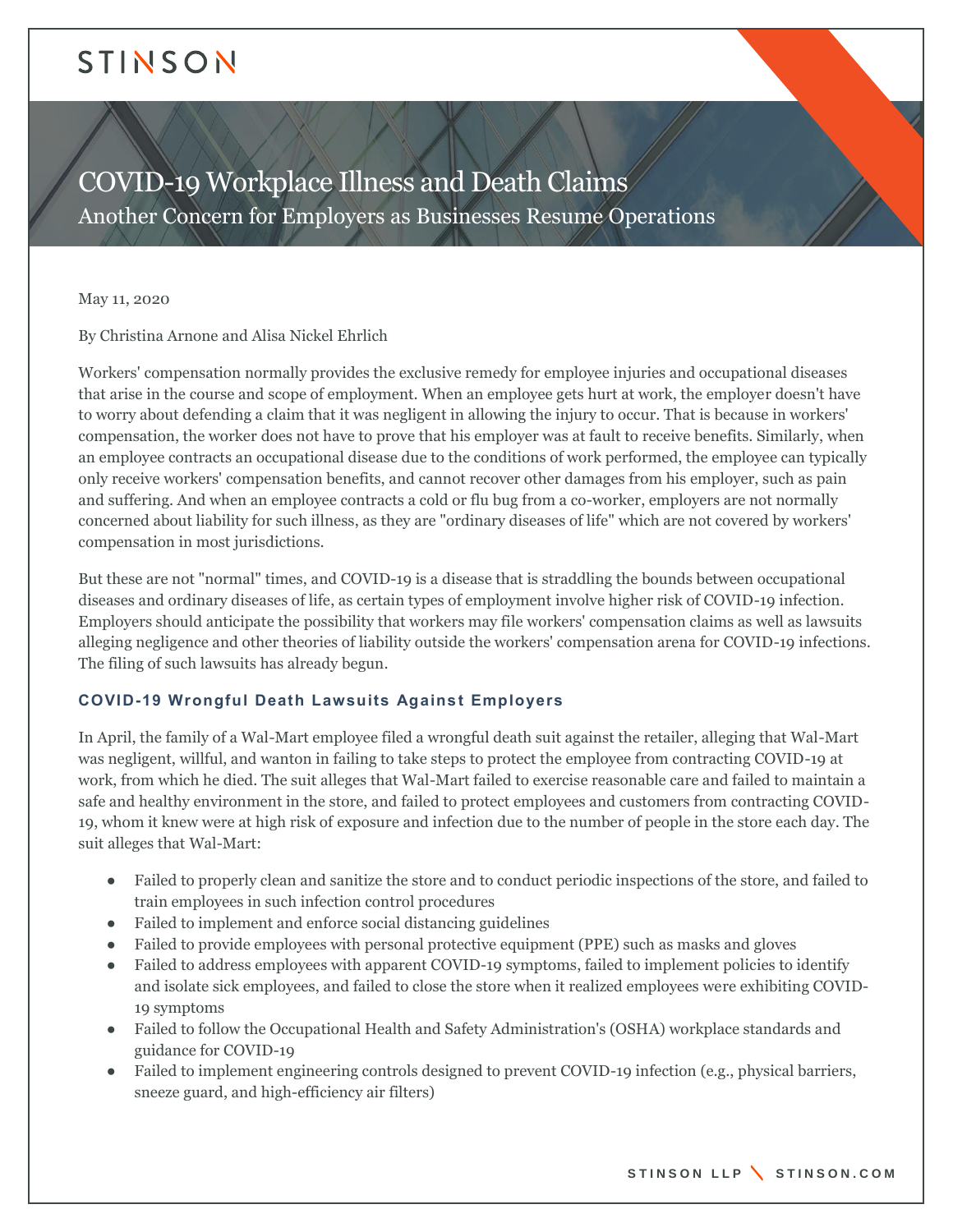- Failed to follow the Center for Disease Control and Prevention (CDC) guidelines, and failure to develop an Infectious Disease Preparedness and Response Plan as recommended by the CDC
- Failed to provide soaps, wipes and cleaning agents as recommended by the CDC
- Hired employees remotely without screening them for COVID-19 symptoms before starting work

A similar lawsuit was recently filed in Texas, alleging that the employer of a deceased worker had been negligent. The lawsuit alleges that the employer placed greater importance on profits than human life, and refused to take the pandemic seriously, implementing no safety protocols for its workers as they fell ill with COVID-19. The lawsuit claims that when the deceased worker became ill with the disease, he was told to keep working, and he ultimately died after contracting COVID-19 on the job.

These lawsuits are examples of how employees or their families will try to circumvent workers' compensation and seek higher damage awards in civil courts.

### **Workers' Compensation & Occupational Disease – Exclusive Remedy is State-Specific Analysis**

Whether an employee who claims to have contracted COVID-19 in the course of employment has an "occupational disease," for which he may receive workers' compensation benefits, depends on the laws of the state where the illness occurred. Insurance policies typically require that the disease be "caused or aggravated by the conditions of employment." Thus, an employee ordinarily would need to provide evidence linking the disease to their employment. With community spread of COVID-19, it may be difficult for employees to establish that their exposure occurred while working, particularly if there are no heightened risk factors in the place of employment. And many states' laws will exclude ordinary diseases of life from compensable workers' compensation disease claims. But some states are enacting legislation and rules making it easier for some workers to get workers' compensation benefits for COVID-19 infections.

For example, Missouri's Department of Labor and Industrial Relations, with the Division of Workers' Compensation, created an [emergency rule](https://labor.mo.gov/sites/labor/files/8_CSR_50-5.005_Emergency_Final.pdf) providing a presumption that First Responders contracting COVID-19 have a compensable workers' compensation occupational disease claim. Minnesota similarly enacted a new law providing that certain employees who contract COVID-19 are presumed to have an occupational disease compensable with workers' compensation **benefits**. The Minnesota law applies to front line workers such as law enforcement officers, first responders, and health care providers, as well as persons required to provide child care to first responders and health workers under Minnesota Executive Orders. California's Governor similarly signed an Executive Order in early May, creating a rebuttable presumption to make it easier for workers who get sick with COVID-19 at work to access workers' compensation benefits for a period of time. Additionally, the Federal Employees Compensation Act provides benefits to federal employees who contract COVID-19 in the performance of their job, with new claim procedures enacted by the U.S. Department of [Labor.](https://www.dol.gov/owcp/dfec/InfoFECACoverageCoronavirus.htm)

#### **Plan for the Possibility that Workers will File Work Comp Claims and/or Civil Lawsuits**

Employers should plan for the possibility that workers will file workers' compensation claims, tort lawsuits, or a combination of the two, if its workplace is the location of a COVID-19 "cluster" or it otherwise has workers who believe they contracted COVID-19 at work. Employers should take steps to reduce their risk of such claims and litigation and to control the evidence available in potential litigation.

As employers [bring their workers back to work,](https://www.stinson.com/newsroom-publications-Return-to-Work-Best-Practices-During-the-COVID-19-Pandemic) or encounter COVID-19 infections in the workplace, they should be mindful that their conduct could be evidence in a future legal proceeding where the plaintiff alleges the business was negligent, or even willful and wanton, in failing to protect its employees from infection. Employers should take seriously the requirements in state and local orders, and the guidance of the CDC and OSHA that either require or

> STINSON STINSON LLP \ STINSON.COM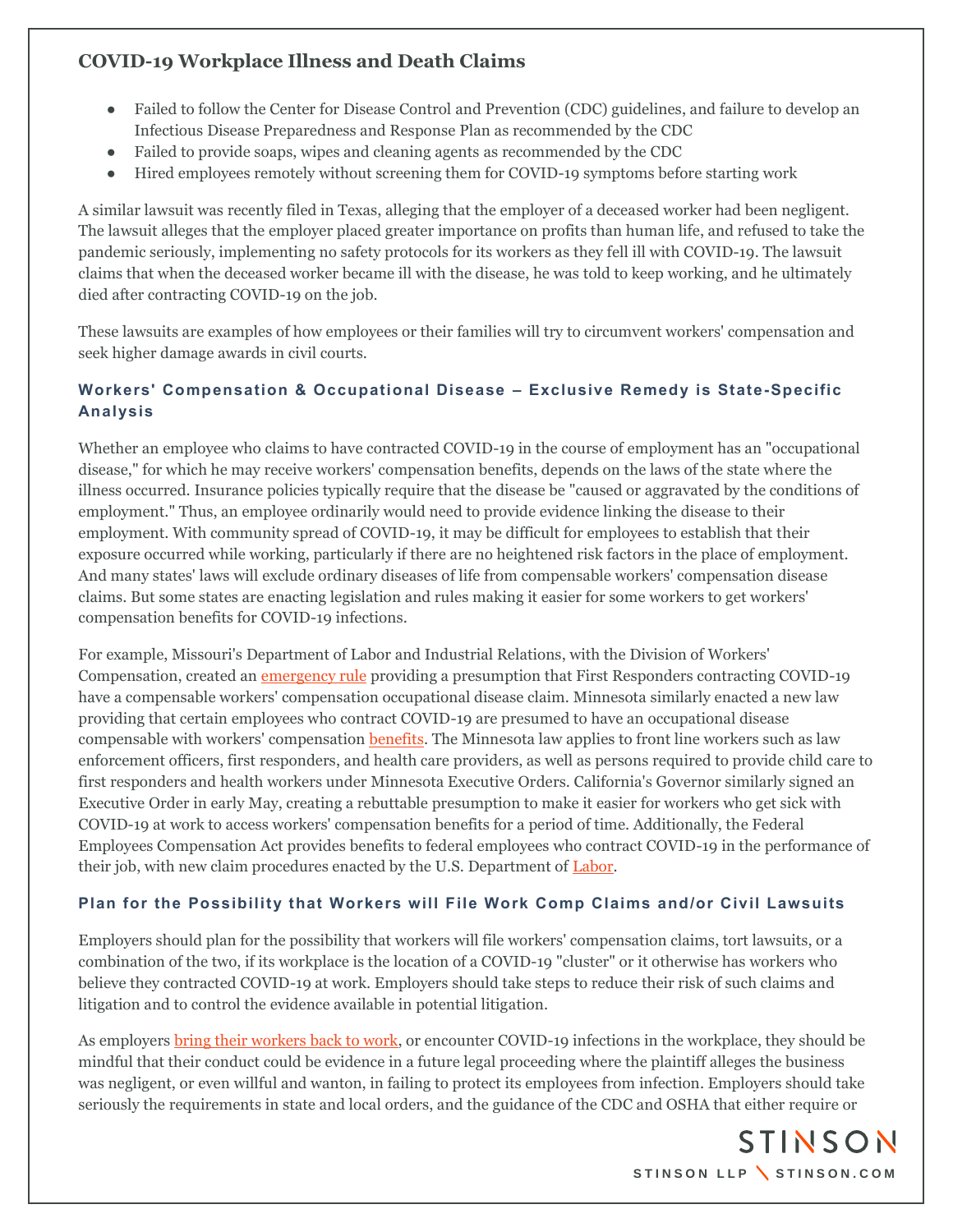suggest measures like social distancing, limits on gatherings, heightened hygiene and sanitation protocols, screening workers for COVID-19 symptoms, providing employees PPE, preparing an Infectious Disease Preparedness and Response Plan, and other means of keeping its workers and customers safe during the pandemic.

Documents are often compelling evidence during trial, and an employer's policies, and other records of its efforts to control and respond to infection, could be key. Employers should work with counsel to prepare robust policies, plans, and forms addressing their efforts to maintain a safe work environment for its employees. Employers should exercise similar care to implement and document implementation of these policies.

If a claim is received from an employee (or the legal representatives of a deceased employee), the employer should consult with its employment counsel promptly to prepare a strategy for responding. The employer should also promptly turn in notice of any claim to its workers' compensation, employers liability, and general liability insurers, and if possible, should seek a coordinated strategy and response with its insurance carrier.

#### **Insurance Considerations**

An employer's workers' compensation carrier may deny COVID-19 claims on the basis that such infections are not compensable "occupational diseases." Employees whose claims are denied may be more likely to file tort injury or wrongful death claims against the employer, seeking much higher damages than are available from workers' compensation. Insurance coverage and employment counsel can advise employers about the laws in their particular state, and can assist with responding to any insurance claim denials that are inconsistent with their state's law.

If a COVID-19 infection is covered under a workers' compensation policy as occupational disease, the workers' compensation exclusivity doctrine would normally bar lawsuits against the employer alleging negligence and similar conduct as cause of the infection. But if injury or disease is not compensable under workers' compensation laws, the exclusivity doctrine may not block tort or wrongful death actions against the employer. Employers should consider whether they have other liability coverages for civil suits brought by employees for exposure to COVID-19 in the workplace.

For example, employers liability coverage generally apply to lawsuits by employees seeking damages for bodily injury by accident or disease arising out of and in the course of employment when workers' compensation coverage does not apply. Employers liability coverage is sometimes referred to as a "gap filler" because it can provide coverage that would be excluded under workers' compensation and general liability policies. Like workers' compensation coverage, employers liability coverage generally requires that the injury or disease be "caused or aggravated by the conditions of" employment. But state laws concerning workers' compensation coverage do not extend to the employers liability coverage, including statutory definitions of occupational disease that exclude ordinary diseases of life. Employers liability coverage may also apply if a spouse, child, parent, brother or sister of the employee is infected by the employee and brings suit against the employer. Employers liability insuring agreements typically state, for example, that the policy covers "consequential bodily injury" to spouses, children, brothers or sisters of the injured employee, where the damages are the direct consequence of bodily injury arising out of and in the course of the injured employee's employment.

Unlike workers' compensation coverage, employers are not required by law to maintain employers liability coverage. Also, for employers who maintain employers liability coverage, the policies may impose limits for all bodily injury by disease regardless of the number of employees who sustain it (although umbrella and/or excess coverage may apply above the employers liability limit). Employers should, therefore, review their policies to determine if they have employers liability coverage and, if so, the limits and scope of that coverage. For those employers with employers liability coverage, it is typically provided under "Part Two" of a combined workers'

> STINSON STINSON LLP \ STINSON.COM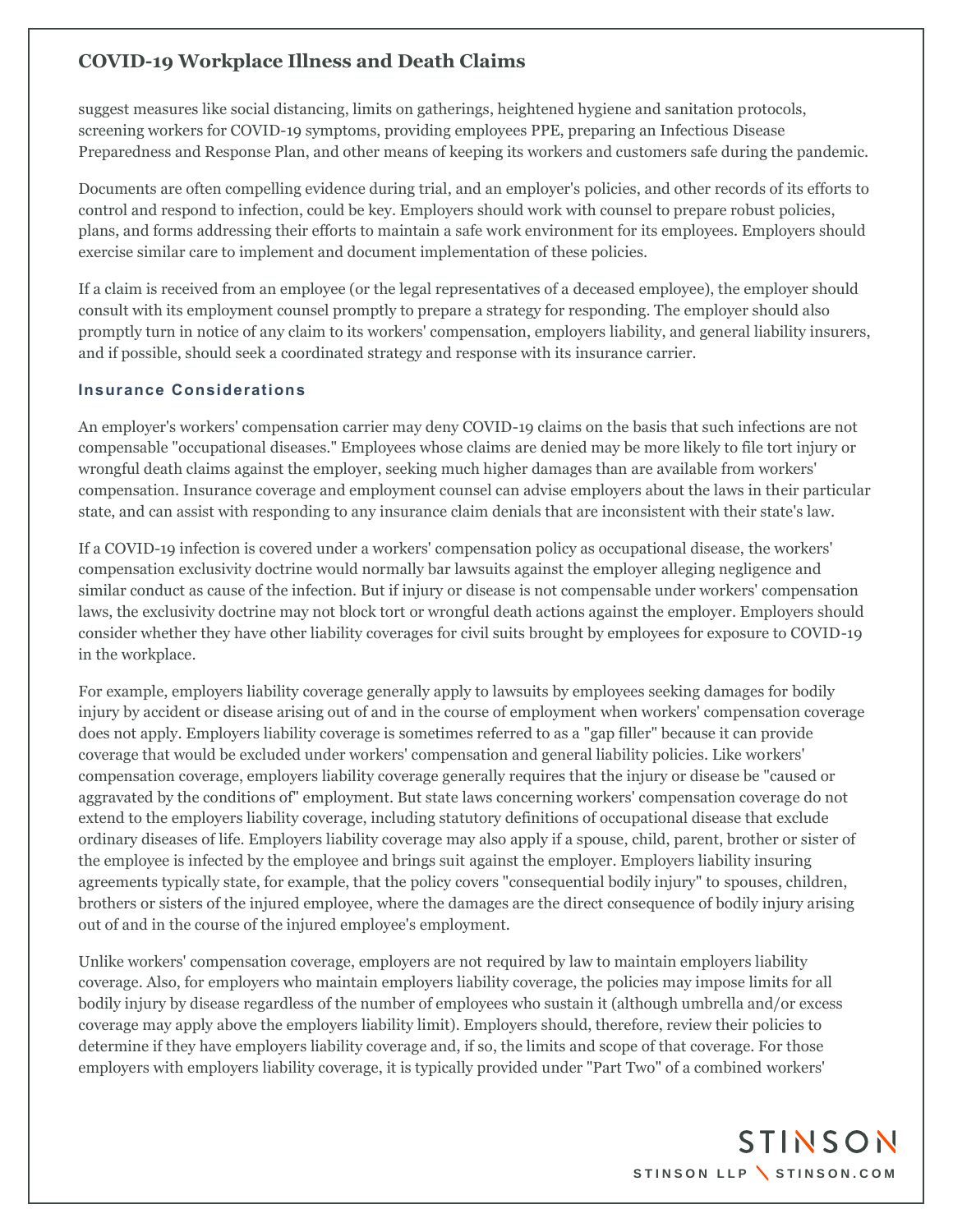compensation/employers liability policy. Also, employers must carefully review all proposed policy terms at renewal, including all exclusions to the employers liability coverage.

Tort claims by employees may also allege bodily injury of the type that ordinarily triggers commercial general liability coverage. Standard ISO-form CGL policies, however, contain an "employers liability" exclusion:

"Bodily injury" to:

- 1. An "employee of the insured arising out of and in the course of:
	- a. Employment by the insured
	- b. Performing duties related to the conduct of the insured's business
- 2. The spouse, child, parent, brother or sister of that "employee" as a consequence of Paragraph 1. above.

This exclusion applies whether the insured may be liable as an employer or in any other capacity and to any obligation to share damages with or repay someone else who must pay damages because of the injury.

An employee exposed to COVID-19 at the workplace is not necessarily exposed in the course and scope of their employment. For example, an employee may be exposed while "off the clock" (e.g., retail employee running personal errands in the store) and such exposure should not be deemed as arising out of and the course of employment, or while performing duties related to employment. Given the nature of COVID-19, it will presumably be difficult for an employee to establish where and when exposure occurred. Employers may also face third-party claims from an employee's family due to alleged failure to use reasonable care to protect workers and their families. Such allegations may trigger general liability coverage.

If faced with a lawsuit alleging tort liability, employers should consult with insurance professionals about the scope of the "employers liability" exclusion in the general liability policy, in light of the particular allegations, and – in consultation with their brokers – should consider turning in claims to each of their workers' compensation, employers liability and general liability carriers.